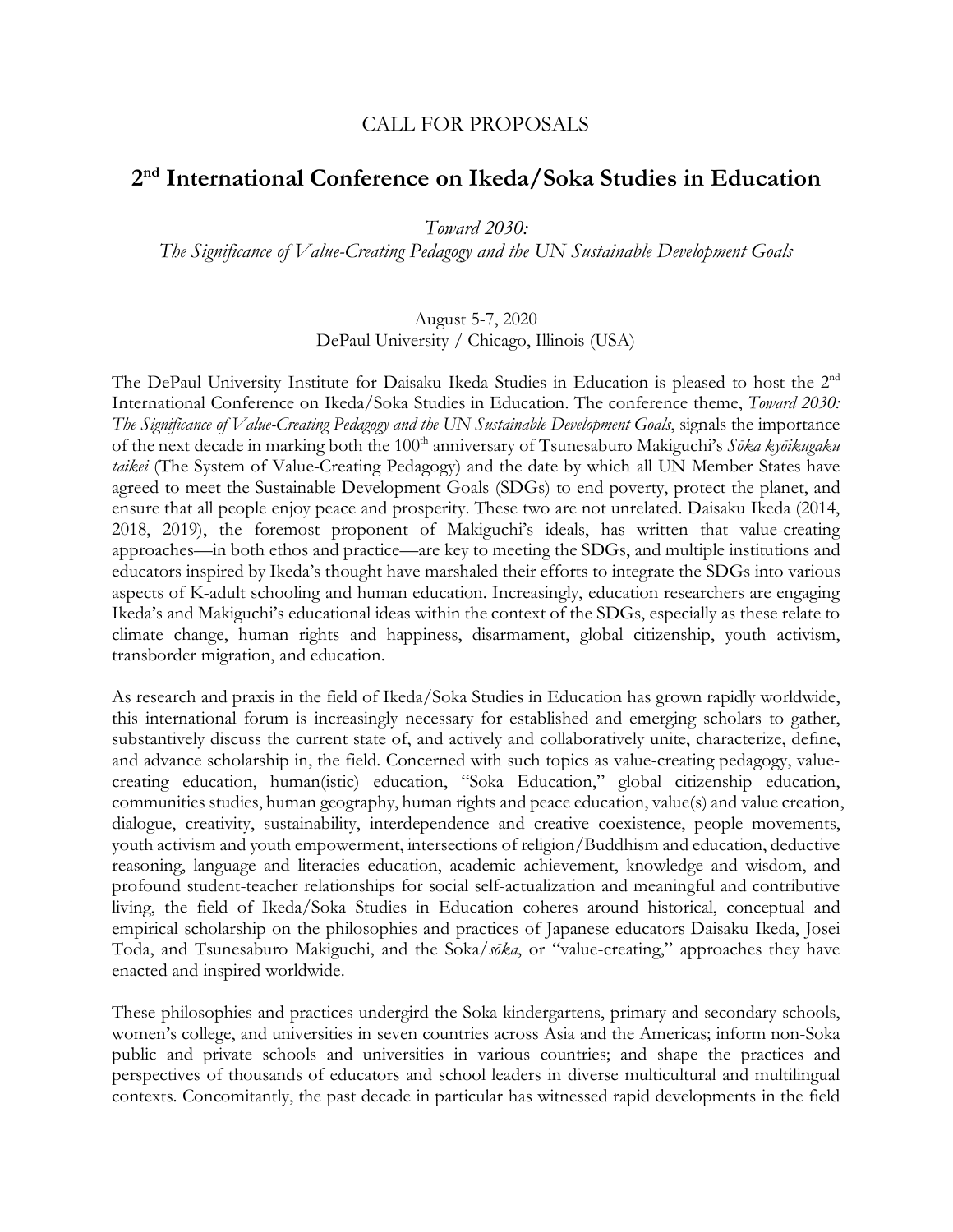of Ikeda/Soka Studies in Education, including: the establishment of numerous university-affiliated research initiatives and institutes, courses and degree programs, and local symposia and conferences; the publication of award-winning books, chapters, journal articles and special issues, doctoral dissertations, and new translations; and juried presentations, panels, and pre-conference sessions at annual meetings of (inter)national professional organizations, such as the American Educational Research Association (AERA), Comparative and International Education Society (CIES), the American Educational Studies Association (AESA), and others.

This 2<sup>nd</sup> international conference is thus envisioned as an opportunity to examine both the intrinsic and extrinsic dimensions of Ikeda/Soka Studies in Education. By "intrinsic" we mean the historical and primary texts by Makiguchi, Toda, and Ikeda in Japanese and in the contexts in which they were written; by "extrinsic" we mean these texts and their ideas in translation and application in various contexts and disciplines. As the field emerges as a foundation for teacher preparation and practice, and as a means of ameliorating increasingly complex and intersecting crises at local and global levels, Ikeda/Soka Studies in Education must recognize and articulate its nuanced and comparative particularities and uniqueness and reckon with conceptual and terminological assumptions, generalizations, and gaps that predispose it to critiques of "being everything and thus nothing." It must maintain fidelity to its intrinsic dimensions while exploring extrinsic possibilities that are relevant to current and future demands and needs in education and human becoming worldwide. This demands both clear attention to the primary texts by Makiguchi, Toda, and Ikeda and critical engagement with the expansive secondary scholarship on their ideas.

In short, this conference provides a space for international scholars and professionals involved in Ikeda/Soka Studies in Education to present their work and engage in dialogue with others in the field. The conference will feature invited keynote presentations by leading scholars as well as submitted individual paper and panel presentations. We seek scholarly submissions on theory and theorizing; empirical, conceptual, and applied research; bilingual and critical discourse analysis; and text-based praxis of Ikeda/Soka Studies in Education in various contexts. These may include, but are not limited to, the conference theme and the above-mentioned topics.

#### **Proposal Guidelines**

We invite two types of proposals: Individual Papers and Panels (3-4 individual presentations thematically grouped together). Each presentation, whether individual or included in a panel, will be limited to 18 minutes.

For *Individual Papers*, please include:

- Title of the presentation (13-word limit)
- Name and institutional affiliation of the presenter(s)
- 400-600-word Summary of the presentation (addressing key aspects of theoretical frames and/or arguments, primary/secondary literature used, research design and methods, findings and implications)
- Full references [APA or Chicago Manual Style]

For *Panels*, please include:

• Title (13-word limit) and 75-100-word Abstract of the Panel